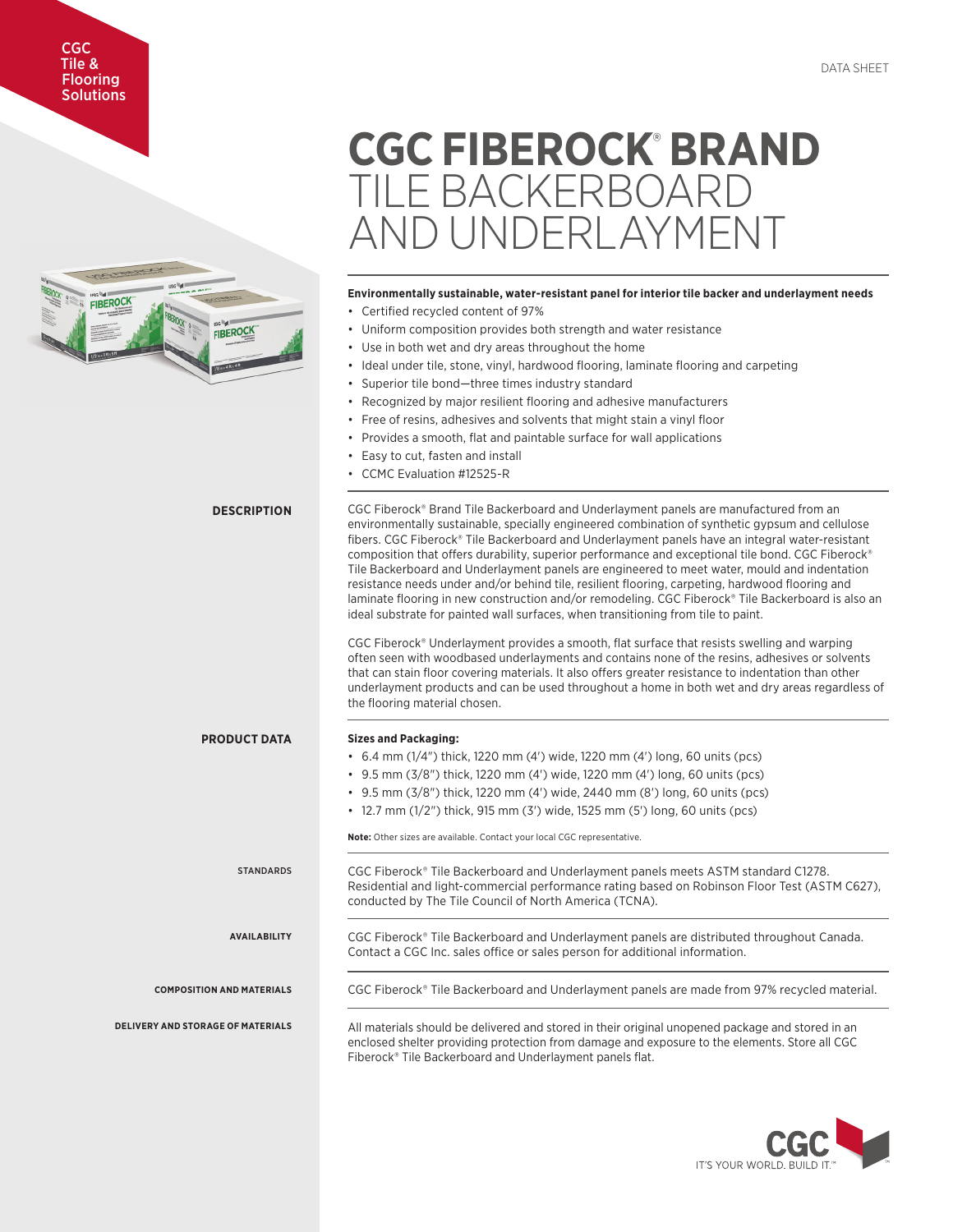| <b>ENVIRONMENTAL CONDITIONS</b>            | In cold weather and during CGC Fiberock® Tile Backerboard and Underlayment panel and tile<br>installation, temperatures within the building shall be maintained within the range of 5 to 38 °C<br>(40 to 100 °F). Adequate ventilation shall be provided to carry off excess moisture.                                                                                                                                                                                                                                                                                                                                                                                                                                                                                                                                                                                                                                                                                                 |  |  |  |  |  |
|--------------------------------------------|----------------------------------------------------------------------------------------------------------------------------------------------------------------------------------------------------------------------------------------------------------------------------------------------------------------------------------------------------------------------------------------------------------------------------------------------------------------------------------------------------------------------------------------------------------------------------------------------------------------------------------------------------------------------------------------------------------------------------------------------------------------------------------------------------------------------------------------------------------------------------------------------------------------------------------------------------------------------------------------|--|--|--|--|--|
| <b>APPLICATIONS</b>                        | Wood framing shall approximate the moisture content it will reach in service by allowing the enclosed<br>building to stand as long as possible prior to the application of the CGC Fiberock® Tile Backerboard<br>and Underlayment panels.                                                                                                                                                                                                                                                                                                                                                                                                                                                                                                                                                                                                                                                                                                                                              |  |  |  |  |  |
| <b>INSTALLATION</b><br><b>PANEL LAYOUT</b> | <b>A.</b> For flooring applications, lay cut edges against the wall; only factory edges should be joined.<br>Begin laying panels at one corner. Maintain 6.4 mm (1/4") space between panels and perimeter<br>walls. Stagger joints a minimum of 406 mm (16") so that four panel corners never meet and<br>offset end and edge joints of panels a minimum of 305 mm (12") - 406 mm (16") from subfloor<br>panel joints. Adjoin panel edges and ends lightly together. A maximum 0.8 mm (1/32") gap is<br>allowed.                                                                                                                                                                                                                                                                                                                                                                                                                                                                       |  |  |  |  |  |
|                                            | <b>B.</b> For wall applications, install panels with ends and edges closely abutted, but not forced<br>together. Stagger end joints in successive order.                                                                                                                                                                                                                                                                                                                                                                                                                                                                                                                                                                                                                                                                                                                                                                                                                               |  |  |  |  |  |
| TILE AND STONE APPLICATIONS                | <b>A.</b> For flooring applications over a wood-based substrate, laminate CGC Fiberock® panels to<br>subfloor using Type 1 organic adhesive or latex-modified thin-set mortar or dry-set mortar.<br>Fasten to subfloor with 32 mm (1-1/4") CGC Durock™ Brand Tile Backer Screws for wood<br>framing (or equivalent) or 38 mm (1-1/2") hot-dipped galvanized roofing nails spaced 203 mm<br>(8") o.c. in both directions with perimeter fasteners at least 10 mm (3/8") and less than 16 mm<br>(5/8") from ends and edges. Drive nails and screws so that bottoms of heads are flush with<br>panel surface to ensure firm panel contact with subfloor. Do not overdrive fasteners.                                                                                                                                                                                                                                                                                                      |  |  |  |  |  |
|                                            | <b>B.</b> For wall application, fasten CGC Fiberock® panels to framing with specified fasteners. Drive<br>fasteners into field of panels first, working toward ends and edges. Hold panels in firm contact<br>with framing while driving fasteners. Space fasteners a maximum 203 mm (8") o.c. for walls,<br>152 mm (6") o.c. for ceilings, with perimeter fasteners at least 10 mm (3/8") and less than 16 mm<br>(5/8") from ends and edges. Drive nails and screws so that bottoms of heads are flush with panel<br>surface to ensure firm panel contact with framing. Do not overdrive fasteners past panel surface.<br>For steel stud applications (20 gauge or equivalent) use 32 mm (1-1/4") or 41 mm (1-5/8")<br>CGC Durock™ Brand Screws for steel framing (or equivalent). For wood stud applications, use<br>32 mm (1-1/4"), 41 mm (1-5/8"), or 57 mm (2-1/4") CGC Durock™ Screws for wood framing (or<br>equivalent) or 38 mm (1-1/2") hot-dipped galvanized roofing nails. |  |  |  |  |  |
|                                            | <b>C.</b> For countertop applications, install minimum 19.1 mm $(3/4)$ exterior grade plywood or OSB<br>base across cabinet supports. Cover plywood base with CGC Durock™ Brand Waterproofing<br>Membrane, 15 lb. felt or 4 mil polyethylene and attach with 6.4 mm (1/4") galvanized staple.<br>Fit ends and edges of CGC Fiberock® panels closely but not forced together. Stagger panel<br>joints from plywood base joints. Space fasteners 203 mm (8") o.c. around the perimeter and<br>in the field of the board.                                                                                                                                                                                                                                                                                                                                                                                                                                                                 |  |  |  |  |  |
|                                            | <b>D.</b> Finishing panel joints: In areas that will be tiled, fill joints with latex-fortified mortar or Type 1<br>organic adhesive and immediately embed alkali-resistant, fiberglass mesh joint tape. In wall<br>applications that will be painted: For taping use CGC Drywall Joint Tape with CGC Sheetrock®<br>or Durabond® Brand Setting-Type Joint Compound. For finishing use CGC All Purpose Joint<br>Compound. Do not use lightweight all purpose joint compounds on CGC Fiberock® panels.                                                                                                                                                                                                                                                                                                                                                                                                                                                                                   |  |  |  |  |  |
|                                            | <b>E.</b> Cut CGC Fiberock® panels to size with a utility knife and straight edge. Use power saw only if<br>it is equipped with a dust collection device and a NIOSH/MSHA approved respirator is worn.<br>When using the score-and-snap method, score the panel twice and snap the panel away from<br>the cut face. If a power-operated saw is used, a low-RPM portable saw with a 89 mm (3-1/2")<br>carbide-tipped blade is recommended. When necessary to obtain neatly fitting joints, use a<br>rasp or surform to smooth cut edges. Holes for pipes, fixtures and other small openings can be<br>cut out with a saw or a drywall router equipped with a special bit.                                                                                                                                                                                                                                                                                                               |  |  |  |  |  |
|                                            | F. If waterproofing is desired, use CGC Durock™ Waterproofing Membrane installed with CGC<br>Durock™ Brand Tile Membrane Adhesive. See CGC literature piece DSS MEMBRANE DS CB595<br>for CGC Durock™ Tile Membrane product information.                                                                                                                                                                                                                                                                                                                                                                                                                                                                                                                                                                                                                                                                                                                                                |  |  |  |  |  |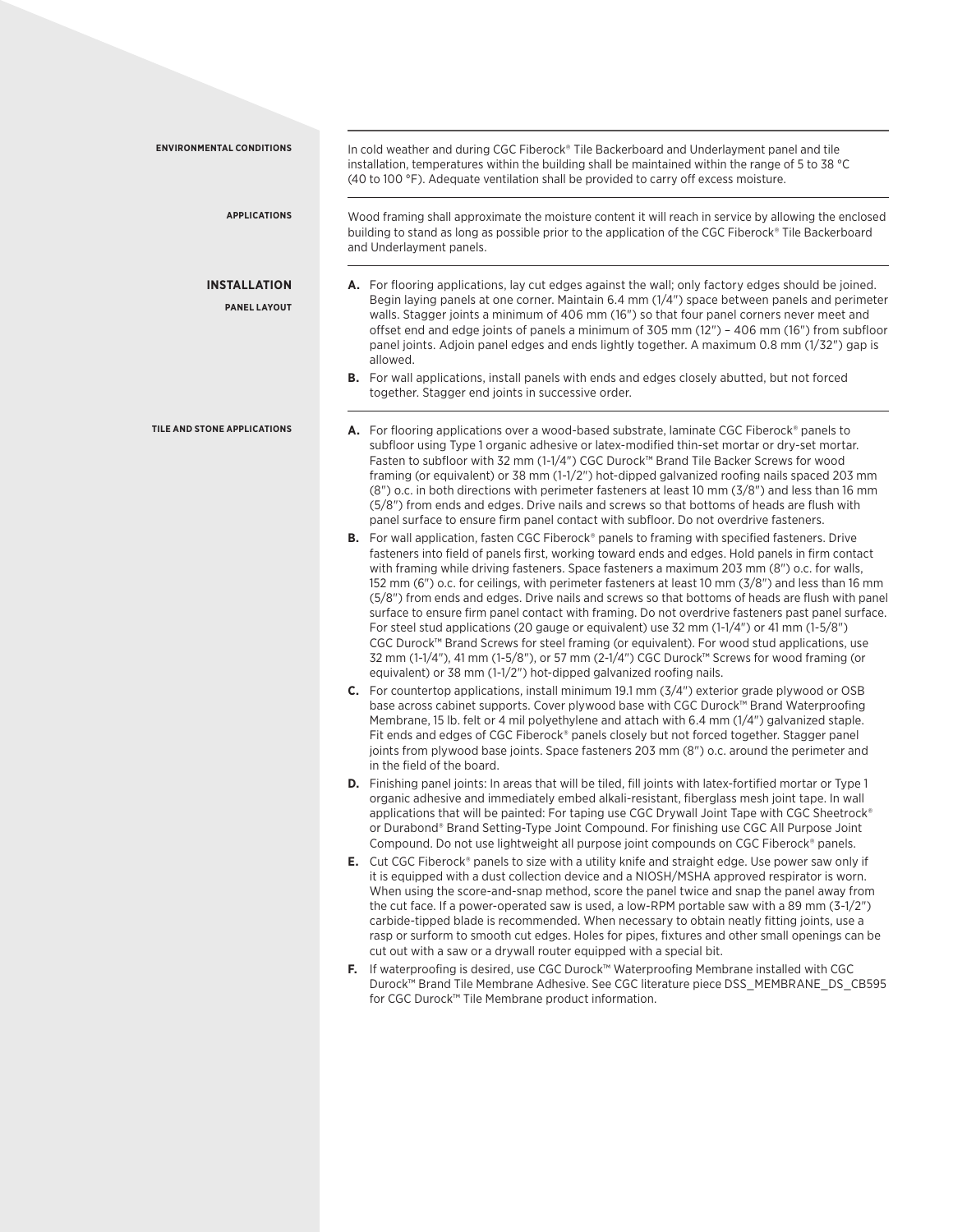| <b>RESILIENT FLOORING APPLICATIONS</b> | <b>A.</b> Fasten CGC Fiberock® Brand Underlayment to subfloor with minimum 6.4 mm (1/4") crown<br>chisel point staples, hot dipped galvanized ring shank nails or corrosion resistant screws.<br>Fastener length should be approximately equal to combined thickness of underlayment and<br>subfloor. Fasteners should not penetrate through subfloor; long fasteners that penetrate the<br>floor joists may compromise the ability of the subfloor to expand and contract uniformly with<br>natural variations in temperature and humidity. Critical lighting situations should be considered<br>when determining panel layout.                                                                                                         |  |  |  |  |
|----------------------------------------|------------------------------------------------------------------------------------------------------------------------------------------------------------------------------------------------------------------------------------------------------------------------------------------------------------------------------------------------------------------------------------------------------------------------------------------------------------------------------------------------------------------------------------------------------------------------------------------------------------------------------------------------------------------------------------------------------------------------------------------|--|--|--|--|
|                                        | <b>B.</b> Begin fastening where three panels intersect. Affix fasteners along joints in a zipper pattern<br>at 25 mm $(1'')$ o.c., 6.4 mm $(1/4'')$ from panel edge. Install fasteners at 102 mm $(4'')$ o.c. in the<br>field of panels. When using pneumatic tools, apply sufficient pressure on gun to prevent the<br>tool from bouncing. Set pneumatic tool pressure to drive fasteners flush or slightly below<br>underlayment surface. To prevent fastener heads from telegraphing through resilient floor<br>covering, do not countersink more than 1.6 mm (1/16") below surface. Fasten one panel at a<br>time. Begin at one end and fan out across the panel.                                                                    |  |  |  |  |
|                                        | C. Installing Panels Over Existing Vinyl Floor Covering - Do not install underlayment over cushion-<br>backed vinyl. Ensure that existing floor is level, fully adhered and well bonded and meets<br>appropriate design requirements. Repair missing or broken tiles, curling seams, severe gouges,<br>protrusions of surface and any other damage with a high-quality floor leveler. Follow floor<br>covering manufacturer's recommendations for installations over existing floors.                                                                                                                                                                                                                                                    |  |  |  |  |
|                                        | <b>D.</b> Finishing Panel Joints - Use patching compound sparingly to fill wide joints, repair any surface<br>voids and correct joint lippage (panel edge sitting above or below the floor plane). Carefully<br>fill joints wider than 0.8 mm (1/32") and any surface imperfections with only enough material<br>to infill void - do not feather. Correct joint lippage by applying patching compound to low side<br>only and feathering to level. Allow compound to dry completely (90 minute minimum), then<br>lightly sand or scrape, taking care not to scuff panel surface; use a flat blade to scrape away any<br>excess material. Remove dust, dirt and debris from underlayment surface before application of<br>floor covering. |  |  |  |  |
|                                        | <b>E.</b> Applying Floor Covering – Refer to floor covering manufacturer's recommendations for proper<br>procedures. For proper trowel selection, refer to adhesive manufacturer's recommendation<br>for nonporous substrates. Follow floor covering and/or adhesive manufacturer's guidelines for<br>setting times before allowing traffic on the finished floor. Follow floor covering manufacturer's<br>recommendations for preventive maintenance, cautions and procedures.                                                                                                                                                                                                                                                          |  |  |  |  |
| <b>LIMITATIONS</b>                     | 1. For interior use only. CGC Fiberock® Brand Tile Backerboard and Underlayment should not be<br>used in exterior applications.                                                                                                                                                                                                                                                                                                                                                                                                                                                                                                                                                                                                          |  |  |  |  |
|                                        | Do not use in areas subject to prolonged exposure to standing water; for instance, gang showers,<br>2.<br>saunas and hottub decks. If waterproofing is desired, use CGC Durock™ Brand Waterproofing<br>Membrane.                                                                                                                                                                                                                                                                                                                                                                                                                                                                                                                         |  |  |  |  |
|                                        | 3. Wall applications: Maximum stud spacing is 406 mm (16") o.c. Framing shall be designed<br>(based on stud properties alone) not to exceed L/360 deflection for tile, L/240 for surfaces<br>that will be painted. Maximum fastener spacing is 203 mm (8") o.c. for wood and steel framing;<br>152 mm (6") o.c. for ceiling applications.                                                                                                                                                                                                                                                                                                                                                                                                |  |  |  |  |
|                                        | 4. Maximum dead load for ceiling system is 7.5 psf.                                                                                                                                                                                                                                                                                                                                                                                                                                                                                                                                                                                                                                                                                      |  |  |  |  |
|                                        | 5. Do not use 6.4 mm (1/4") or 9.5 mm (3/8") CGC Fiberock® panels for wall or ceiling applications.                                                                                                                                                                                                                                                                                                                                                                                                                                                                                                                                                                                                                                      |  |  |  |  |
|                                        | 6. Steel framing must be 20-gauge equivalent or heavier.                                                                                                                                                                                                                                                                                                                                                                                                                                                                                                                                                                                                                                                                                 |  |  |  |  |
|                                        | Do not use drywall screws or drywall nails.<br>7.                                                                                                                                                                                                                                                                                                                                                                                                                                                                                                                                                                                                                                                                                        |  |  |  |  |
|                                        | Do not use drywall joint tape where tile or stone will be installed.<br>8.                                                                                                                                                                                                                                                                                                                                                                                                                                                                                                                                                                                                                                                               |  |  |  |  |
|                                        | <b>9.</b> Floor tile applications: Maximum joist spacing is 610 mm (24") o.c. The subfloor system should<br>be designed with a minimum deflection limit of L/360 for the span. Some finish materials may<br>require a more rigid subassembly (such as large format tile and natural stone products). In these<br>cases, follow the manufacturer's minimum requirements. The subfloor should be APA Span-<br>Rated Plywood or OSB with an Exposure 1 classification or better with tongue and groove or<br>back blocked at the unsupported edges.                                                                                                                                                                                         |  |  |  |  |
|                                        | <b>10.</b> Do not install directly over concrete subfloors.                                                                                                                                                                                                                                                                                                                                                                                                                                                                                                                                                                                                                                                                              |  |  |  |  |
|                                        | 11. CGC Fiberock® panels are not designed for use as a structural panel.                                                                                                                                                                                                                                                                                                                                                                                                                                                                                                                                                                                                                                                                 |  |  |  |  |
|                                        | 12. CGC Fiberock® panels must be finished, tiled or painted—not used as a finish surface.                                                                                                                                                                                                                                                                                                                                                                                                                                                                                                                                                                                                                                                |  |  |  |  |
|                                        | 13. Panels should not be exposed to sustained temperatures above 52 °C (125 °F).                                                                                                                                                                                                                                                                                                                                                                                                                                                                                                                                                                                                                                                         |  |  |  |  |